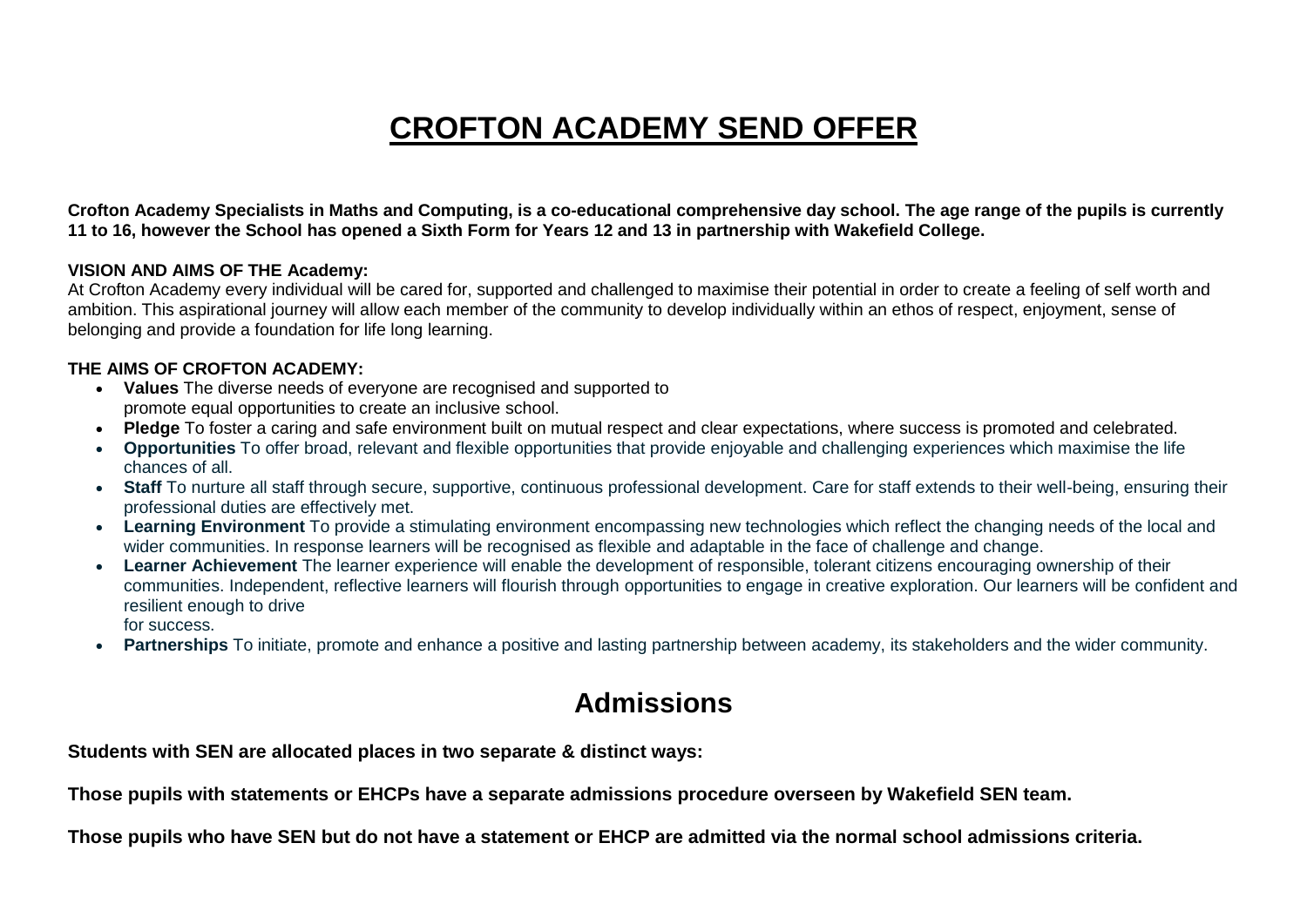## **PEOPLE WHO SUPPORT CHILDREN WITH SPECIAL EDUCATIONAL NEEDS/ DIFFICULTIES WITH LEARNING AT CROFTON ACADEMY:**

| <b>School Based</b>       | <b>Staff</b>                                                            | <b>Summary of Responsibilities</b>                                                                                                                                                                                                                                                                          |
|---------------------------|-------------------------------------------------------------------------|-------------------------------------------------------------------------------------------------------------------------------------------------------------------------------------------------------------------------------------------------------------------------------------------------------------|
| Information               |                                                                         |                                                                                                                                                                                                                                                                                                             |
| Who are the best          | The Acting SENCO,                                                       | They are responsible for:                                                                                                                                                                                                                                                                                   |
| people to talk to in this | <b>Alison Morris</b>                                                    | Coordinating all the support for children with special educational needs (SEN) and                                                                                                                                                                                                                          |
| school about my           | (M.A in Specific                                                        | developing the school's SEN Policy to make sure all children get a consistent, high                                                                                                                                                                                                                         |
| child's difficulties with | <b>Learning Difficulties)</b>                                           | quality response to meeting their needs in school.                                                                                                                                                                                                                                                          |
| learning/Special          |                                                                         | Ensuring that you are:<br>$\bullet$                                                                                                                                                                                                                                                                         |
| <b>Educational Needs</b>  |                                                                         | involved in supporting your child's learning                                                                                                                                                                                                                                                                |
| (SEN)?                    |                                                                         | kept informed about the support your child is getting                                                                                                                                                                                                                                                       |
|                           |                                                                         | involved in reviewing how they are doing<br>$\bullet$                                                                                                                                                                                                                                                       |
|                           |                                                                         | part of planning ahead for them.                                                                                                                                                                                                                                                                            |
|                           |                                                                         | Liaising with all the other people who may be coming into school to help support your<br>child's learning e.g. Speech and Language Therapy, Educational Psychology etc<br>Updating the school's SEN register (a system for ensuring all the SEN needs of pupils                                             |
|                           |                                                                         | in this school are known) and making sure that there are excellent records of your<br>child's progress and needs.                                                                                                                                                                                           |
|                           |                                                                         | To provide specialist support for teachers and support staff in the school so they can<br>help your child (and other pupils with SEN in the school) achieve the best possible<br>progress in school.                                                                                                        |
|                           | Assistant Head teacher                                                  | They are responsible for:                                                                                                                                                                                                                                                                                   |
|                           | (Named person for Child<br>Protection)<br>Lee Hardcastle                | Checking on the progress of your child and identifying, planning and delivering any<br>$\bullet$<br>additional help your child may need (this could be things like targeted work, additional<br>support) and letting the SENCO know as necessary.                                                           |
|                           | Year Group Managers.<br><b>Heads of Curriculum</b><br>Area, Form Tutors | Ensuring that all staff working with your child in school and are supported to deliver the<br>planned work/programme for your child, so they can achieve the best possible<br>progress. This may involve the use of additional adults, outside specialist help and<br>specially planned work and resources. |
|                           |                                                                         | Ensuring that the school's Inclusion (SEN) and Teaching and Learning Policy is<br>followed in their classroom, and for all the pupils they teach with any SEN.                                                                                                                                              |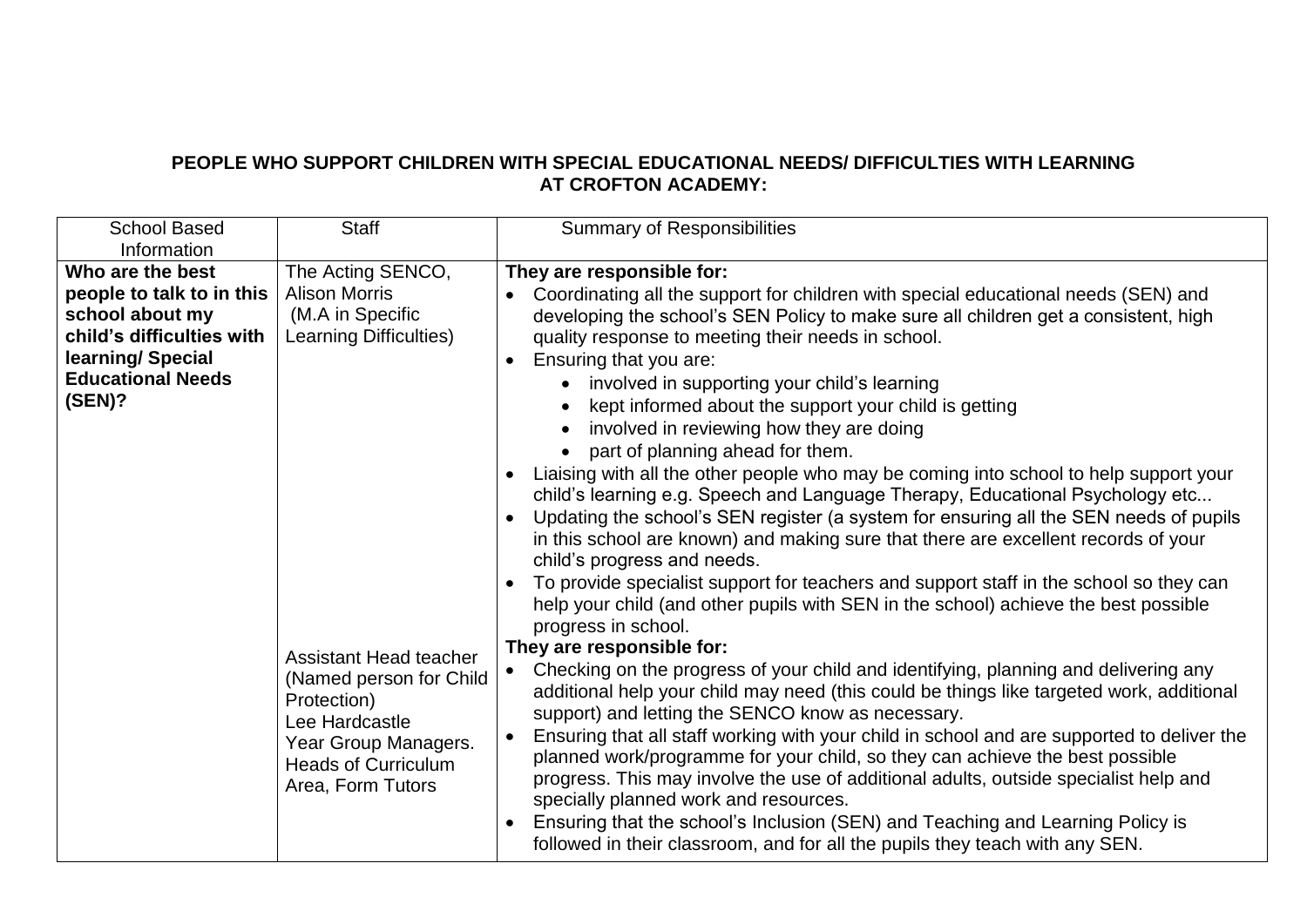| Head teacher,          | He is responsible for:                                                                                                                        |
|------------------------|-----------------------------------------------------------------------------------------------------------------------------------------------|
|                        |                                                                                                                                               |
| <b>Mr Peter Walker</b> | The day to day management of all aspects of the school, this includes the support for<br>children with SEN.                                   |
|                        | He will give responsibility to the SENCO and class/subject teachers but is still<br>responsible for ensuring that your child's needs are met. |
|                        | • He must make sure that the Governing Body is kept up to date about any issues in the<br>school relating to SEN.                             |
| <b>SEN Governor</b>    | She/He is responsible for:                                                                                                                    |
| <b>Carol Stevenson</b> | Making sure that the necessary support is made for any child who attends the school<br>who has SEN.                                           |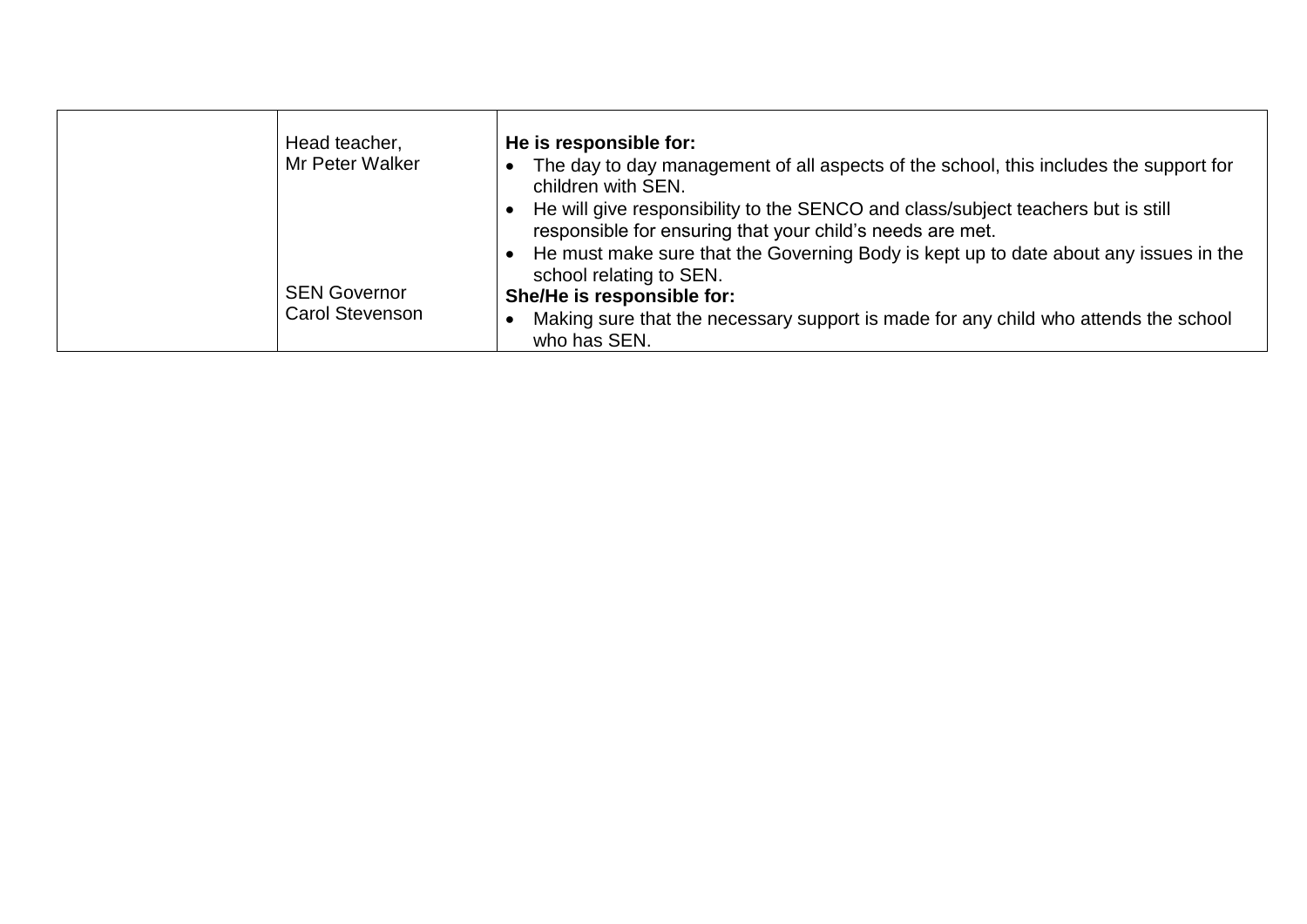### **HOW COULD MY CHILD GET HELP IN SCHOOL? :**

**Children in school will get support that is specific to their individual needs. This may be all provided by the class teacher or may involve:** 

- **Other staff in the school**
- **Staff who will visit the school from the Local Authority central services such as the Staff who visit from outside agencies such as the Speech and Language therapy (SALT) Service**

|                                                                                                     | Types of support provided also<br>showing the stage of the Code<br>of Practice (the document that<br>schools use to plan their SEN<br>input) children will be at when<br>receiving this input. | What would this mean for your child?                                                                                                                                                                                                                                                                                                                                                                                                                                                                                                                                                                                                                           | Who can get this kind of<br>support?                                                                               |
|-----------------------------------------------------------------------------------------------------|------------------------------------------------------------------------------------------------------------------------------------------------------------------------------------------------|----------------------------------------------------------------------------------------------------------------------------------------------------------------------------------------------------------------------------------------------------------------------------------------------------------------------------------------------------------------------------------------------------------------------------------------------------------------------------------------------------------------------------------------------------------------------------------------------------------------------------------------------------------------|--------------------------------------------------------------------------------------------------------------------|
| What are the different<br>types of support<br>available for children<br>with SEN in this<br>school? | <b>Class teacher input via</b><br>excellent targeted classroom<br>teaching also known as Quality<br><b>First Teaching.</b>                                                                     | Ensuring that the teacher has the highest<br>possible expectations for your child and all pupils<br>in their class.<br>Ensuring that all teaching is based on building on<br>what your child already knows, can do and can<br>understand, using the accelerated learning<br>phases.<br>Putting in place different ways of teaching so that<br>your child is fully involved in learning in class.<br>This may involve things like using more<br>kinesthetic learning and personalised teaching<br>and learning approaches.<br>Putting in place specific strategies (which may be<br>suggested by the SENCO or outside staff) to<br>support your child to learn. | All children in school<br>should be getting this as a<br>part of outstanding<br>classroom practice when<br>needed. |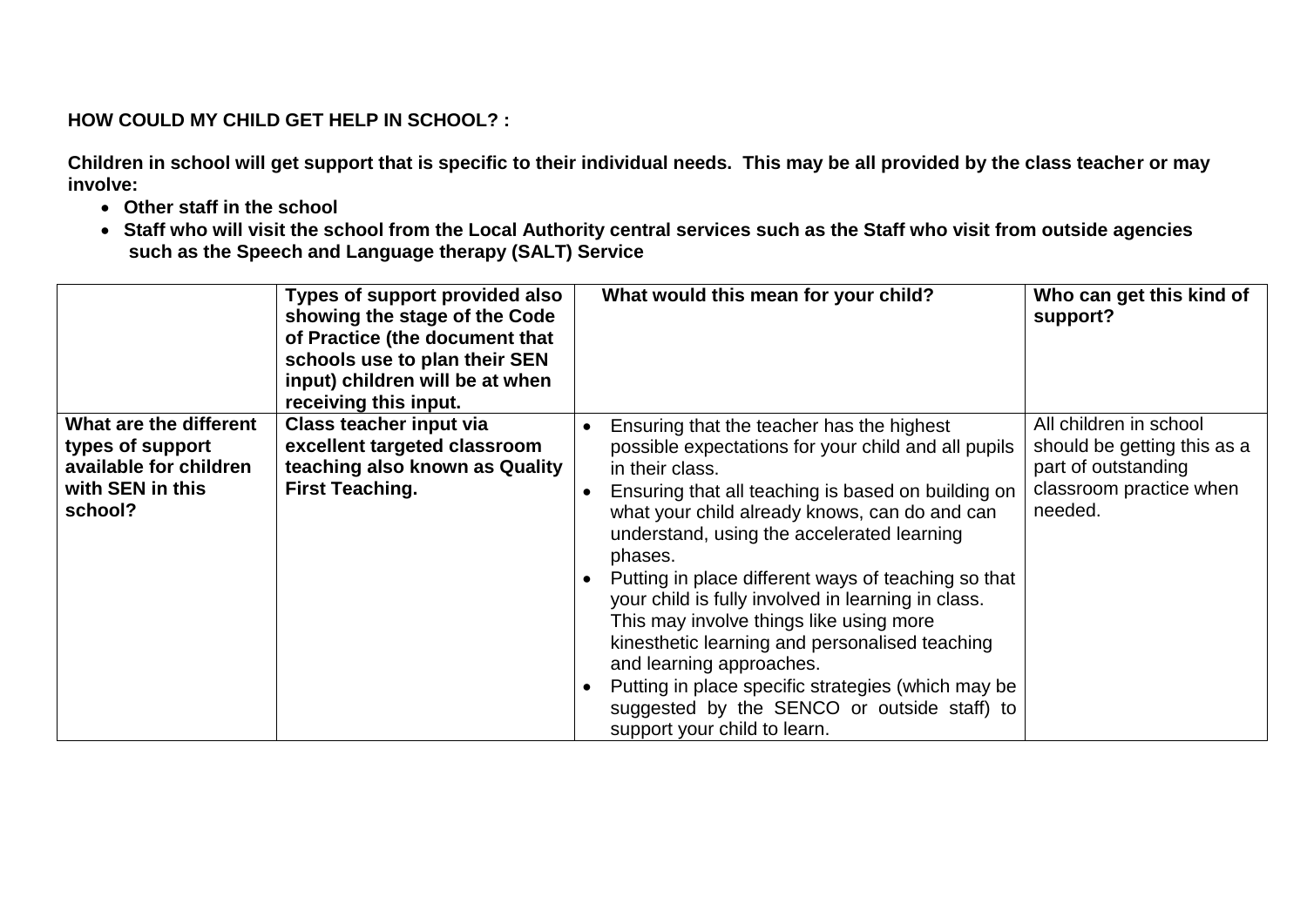| Specific group work with in a<br>smaller group of children. This<br>group may be<br>Run in the classroom or<br>outside.<br>Run by a teacher or<br><b>Learning Support Assistant</b><br>who has had training to run<br>these groups.<br>Stage of SEN Code of Practice:<br><b>School Support, which means</b><br>they have been identified by the<br>class teacher as needing some<br>extra support in school. | $\bullet$ | Your child's teacher will have carefully checked<br>on your child's progress and will have decided<br>that your child has gaps in their<br>understanding/learning and needs some extra<br>support to help them make the best possible<br>progress.<br>A Learning Support Assistant/teacher or outside<br>professional (like a Speech and Language<br>Therapist) may run small group sessions using<br>the teacher's plans either in a small group or<br>within the classroom setting | Any child who has specific<br>gaps in their understanding<br>of a subject/area of<br>learning.<br>Children will be at the<br>stage of the SEN Code of<br><b>Practice called School</b><br><b>Support, which means</b><br>they have been identified<br>by the class teacher as<br>needing some extra<br>support in school. |
|--------------------------------------------------------------------------------------------------------------------------------------------------------------------------------------------------------------------------------------------------------------------------------------------------------------------------------------------------------------------------------------------------------------|-----------|--------------------------------------------------------------------------------------------------------------------------------------------------------------------------------------------------------------------------------------------------------------------------------------------------------------------------------------------------------------------------------------------------------------------------------------------------------------------------------------|---------------------------------------------------------------------------------------------------------------------------------------------------------------------------------------------------------------------------------------------------------------------------------------------------------------------------|
|--------------------------------------------------------------------------------------------------------------------------------------------------------------------------------------------------------------------------------------------------------------------------------------------------------------------------------------------------------------------------------------------------------------|-----------|--------------------------------------------------------------------------------------------------------------------------------------------------------------------------------------------------------------------------------------------------------------------------------------------------------------------------------------------------------------------------------------------------------------------------------------------------------------------------------------|---------------------------------------------------------------------------------------------------------------------------------------------------------------------------------------------------------------------------------------------------------------------------------------------------------------------------|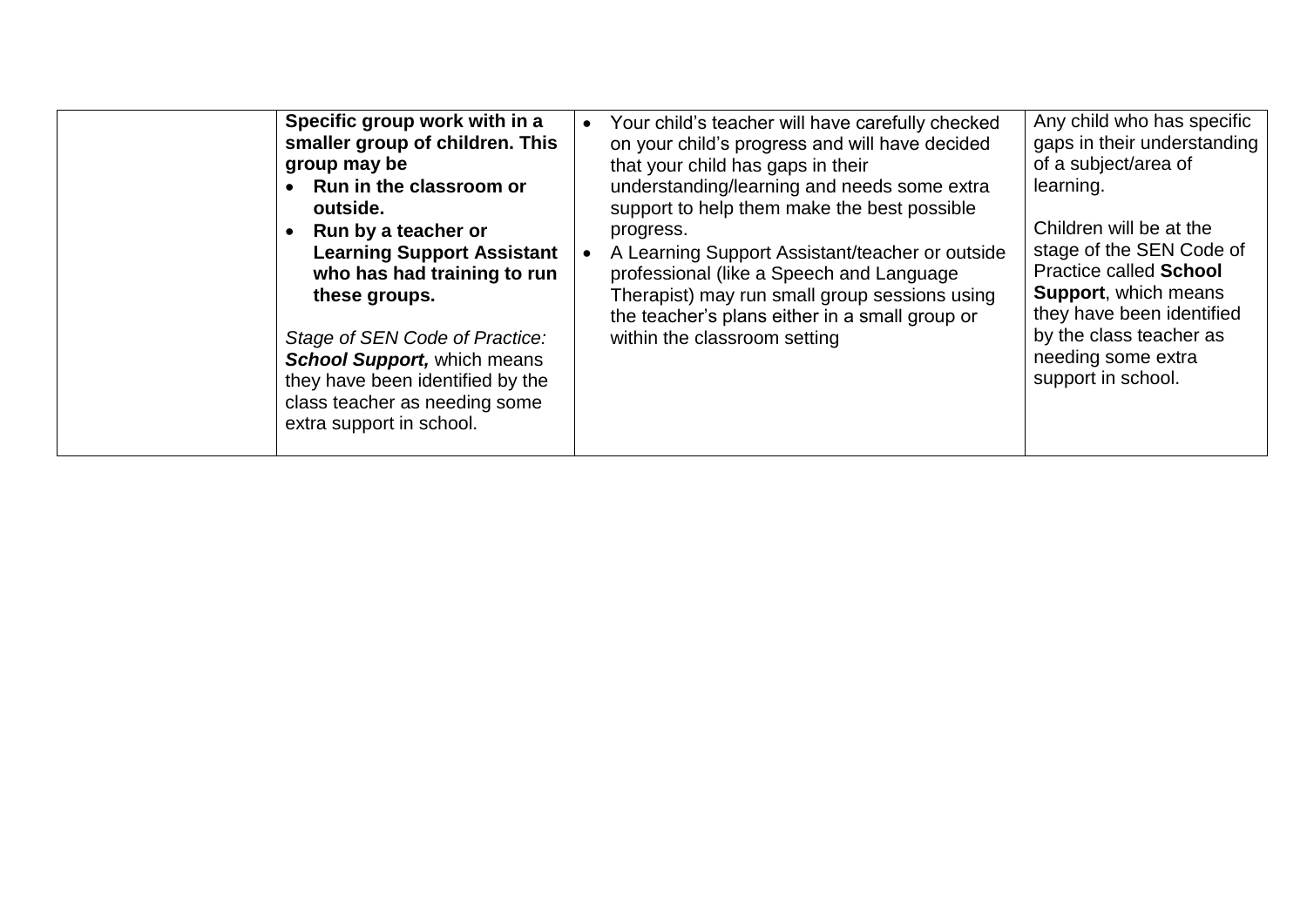| Specialist groups run by or in<br>partnership with outside<br>agencies e.g. Speech and<br>Language therapy or<br><b>Occupational therapy groups</b><br><b>AND/OR Individual support</b><br>Stage of SEN Code of Practice:<br><b>School Support</b><br>(previously School Action<br>Plus, under the old code of<br>practice) which means they<br>have been identified by the class<br>teacher/SENCO as needing<br>some extra specialist support in<br>school from a professional<br>outside the school. This may be<br>from:<br><b>Communication Interaction</b><br>$\bullet$<br>Team. Sensory Service (for<br>students with a hearing or<br>visual need)<br>Outside agencies such as the<br>Speech and Language<br>therapy (SALT) Service,<br><b>Educational Psychologist.</b><br><b>Specified Individual support in</b> | Children with specific<br>Your child will have been identified by the class<br>barriers to learning that<br>teacher/SENCO (or you will have raised your<br>cannot be overcome<br>worries) as needing more specialist input instead<br>through Quality First<br>of or in addition to outstanding class room<br>Teaching and intervention<br>teaching and intervention groups.<br>You will be asked to come to a meeting to<br>groups.<br>discuss your child's progress and help plan<br>possible ways forward.<br>You may be asked to give your permission for<br>$\bullet$<br>the school to refer your child to a specialist<br>professional eg a Speech and Language<br>Therapist or Educational Psychologist. This will<br>help the school and yourself understand your<br>child's particular needs better and be able to<br>support them better in school.<br>The specialist professional will work with your<br>$\bullet$<br>child to understand their needs and make<br>recommendations, which may include:<br>Making changes to the way your child is<br>$\bullet$<br>supported in class eg some individual support or<br>changing some aspects of teaching to support<br>them better<br>Support to set better targets which will include<br>$\bullet$<br>their specific expertise for teachers to implement<br>A group run by school staff eg a social skills<br>group or Literacy or Numeracy support.<br>A group or individual work with outside<br>$\bullet$<br>professional<br>The school may suggest that your child needs<br>some agreed individual support in school. They<br>will tell you how the support will be used and<br>what strategies will be put in place.<br>Children whose learning<br>The Academy (or you) can request that the |
|--------------------------------------------------------------------------------------------------------------------------------------------------------------------------------------------------------------------------------------------------------------------------------------------------------------------------------------------------------------------------------------------------------------------------------------------------------------------------------------------------------------------------------------------------------------------------------------------------------------------------------------------------------------------------------------------------------------------------------------------------------------------------------------------------------------------------|-------------------------------------------------------------------------------------------------------------------------------------------------------------------------------------------------------------------------------------------------------------------------------------------------------------------------------------------------------------------------------------------------------------------------------------------------------------------------------------------------------------------------------------------------------------------------------------------------------------------------------------------------------------------------------------------------------------------------------------------------------------------------------------------------------------------------------------------------------------------------------------------------------------------------------------------------------------------------------------------------------------------------------------------------------------------------------------------------------------------------------------------------------------------------------------------------------------------------------------------------------------------------------------------------------------------------------------------------------------------------------------------------------------------------------------------------------------------------------------------------------------------------------------------------------------------------------------------------------------------------------------------------------------------------------------------------------------------------------------------------------------|
| school.                                                                                                                                                                                                                                                                                                                                                                                                                                                                                                                                                                                                                                                                                                                                                                                                                  | needs are:<br>Local Authority carry out a statutory                                                                                                                                                                                                                                                                                                                                                                                                                                                                                                                                                                                                                                                                                                                                                                                                                                                                                                                                                                                                                                                                                                                                                                                                                                                                                                                                                                                                                                                                                                                                                                                                                                                                                                         |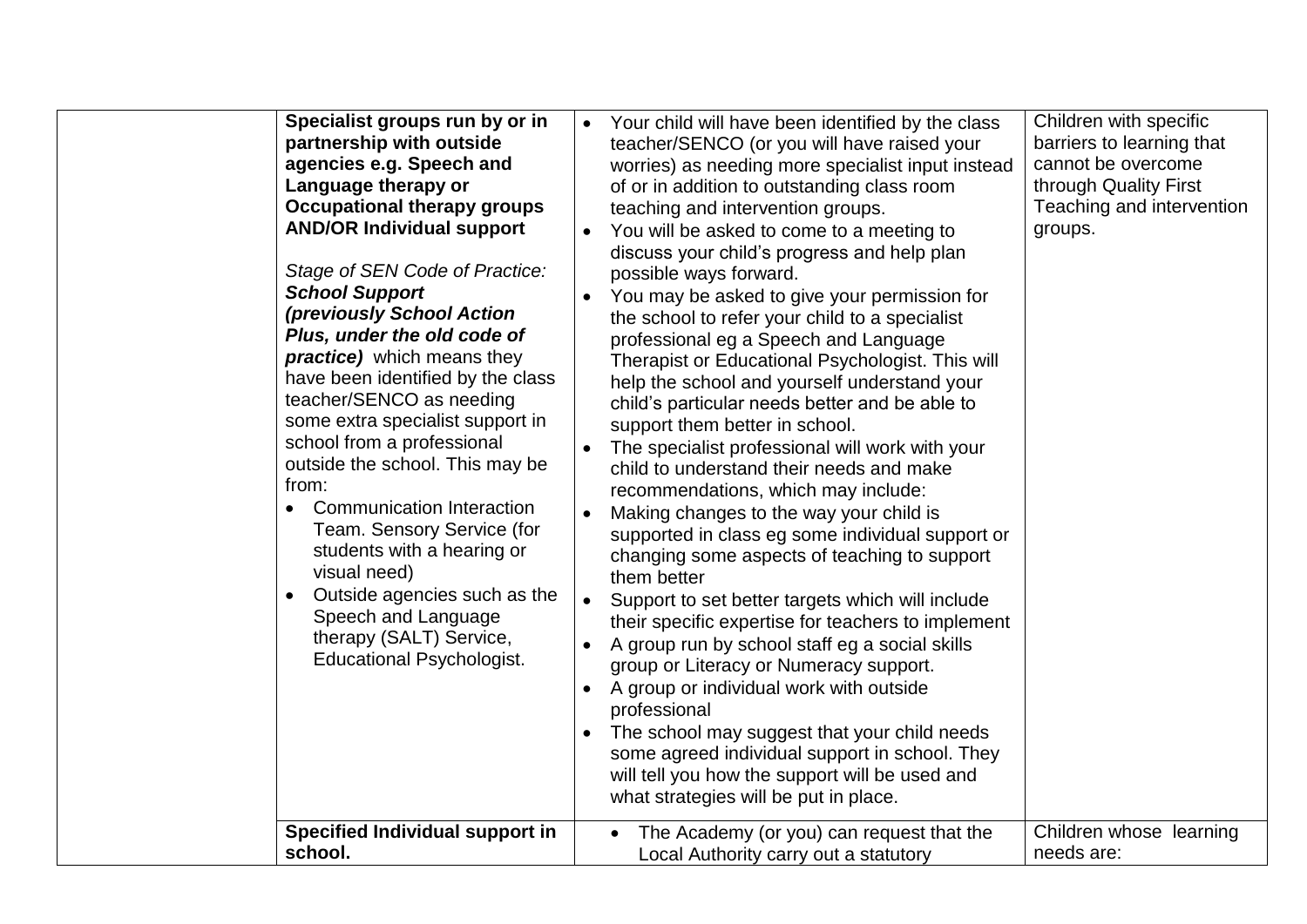|                                                                   | assessment of your child's needs. This is a                                                    |           | Severe, complex and |
|-------------------------------------------------------------------|------------------------------------------------------------------------------------------------|-----------|---------------------|
| This is usually provided via a                                    | legal process and you can find more detail                                                     |           | lifelong            |
| <b>Statement of Special</b><br><b>Educational Needs or an</b>     | about this in the Wakefield Local Offer.<br>After the school have sent in the request to       | $\bullet$ | Need more than 16   |
| <b>Education, Health and Care</b>                                 |                                                                                                |           | hours of support in |
| <b>Plan (EHCP).</b> This means your                               | the Local Authority (with a lot of information                                                 |           | school a week       |
| child will have been identified by                                | about your child, including some from you),                                                    |           |                     |
| the class teacher/SENCO as                                        | they will decide whether they think your                                                       |           |                     |
|                                                                   | child's needs (as described in the paperwork                                                   |           |                     |
| needing a particularly high level<br>of individual or small group | provided), seem complex enough to need a                                                       |           |                     |
| teaching (more than 16 hours a                                    | statutory assessment. If this is the case they                                                 |           |                     |
| week), which cannot be provided                                   | will ask you and all professionals involved                                                    |           |                     |
| from the budget available to the                                  | with your child to write a report outlining your                                               |           |                     |
| school.                                                           | child's needs. If they do not think your child                                                 |           |                     |
|                                                                   | needs this, they will ask the school to                                                        |           |                     |
| Usually your child will also need                                 | continue with the support at School Action.                                                    |           |                     |
| specialist support in school from                                 | After the reports have all been sent in the                                                    |           |                     |
| a professional outside the school.                                | Local Authority will decide if your child's                                                    |           |                     |
| This may be from:                                                 | needs are severe, complex and lifelong and<br>that they need more than 16 hours of support     |           |                     |
| <b>Communication Interaction</b><br>$\bullet$                     |                                                                                                |           |                     |
| Team or Sensory Service                                           | in school to make good progress. If this is the<br>case they will write a Statement of Special |           |                     |
| (for students with a hearing or                                   | Educational Needs or an Educational Health                                                     |           |                     |
| $\bullet$<br>visual need)                                         |                                                                                                |           |                     |
|                                                                   | Plan. If this is not the case, they will ask the                                               |           |                     |
| Outside agencies such as the<br>$\bullet$                         | school to continue with the support at School                                                  |           |                     |
| Speech and Language                                               | Action and also set up a meeting in school to                                                  |           |                     |
| therapy (SALT) Service.                                           | ensure a plan is in place to ensure your child                                                 |           |                     |
|                                                                   | makes as much progress as possible.                                                            |           |                     |
|                                                                   | The Statement or Educational Health Plan                                                       |           |                     |
|                                                                   | will outline the number of hours of                                                            |           |                     |
|                                                                   | individual/small group support your child will                                                 |           |                     |
|                                                                   | receive from the LA and how the support                                                        |           |                     |
|                                                                   | should be used and what strategies must be                                                     |           |                     |
|                                                                   | put in place. It will also have long and short                                                 |           |                     |
|                                                                   | term goals for your child.                                                                     |           |                     |
|                                                                   | The additional adult may be used to support                                                    |           |                     |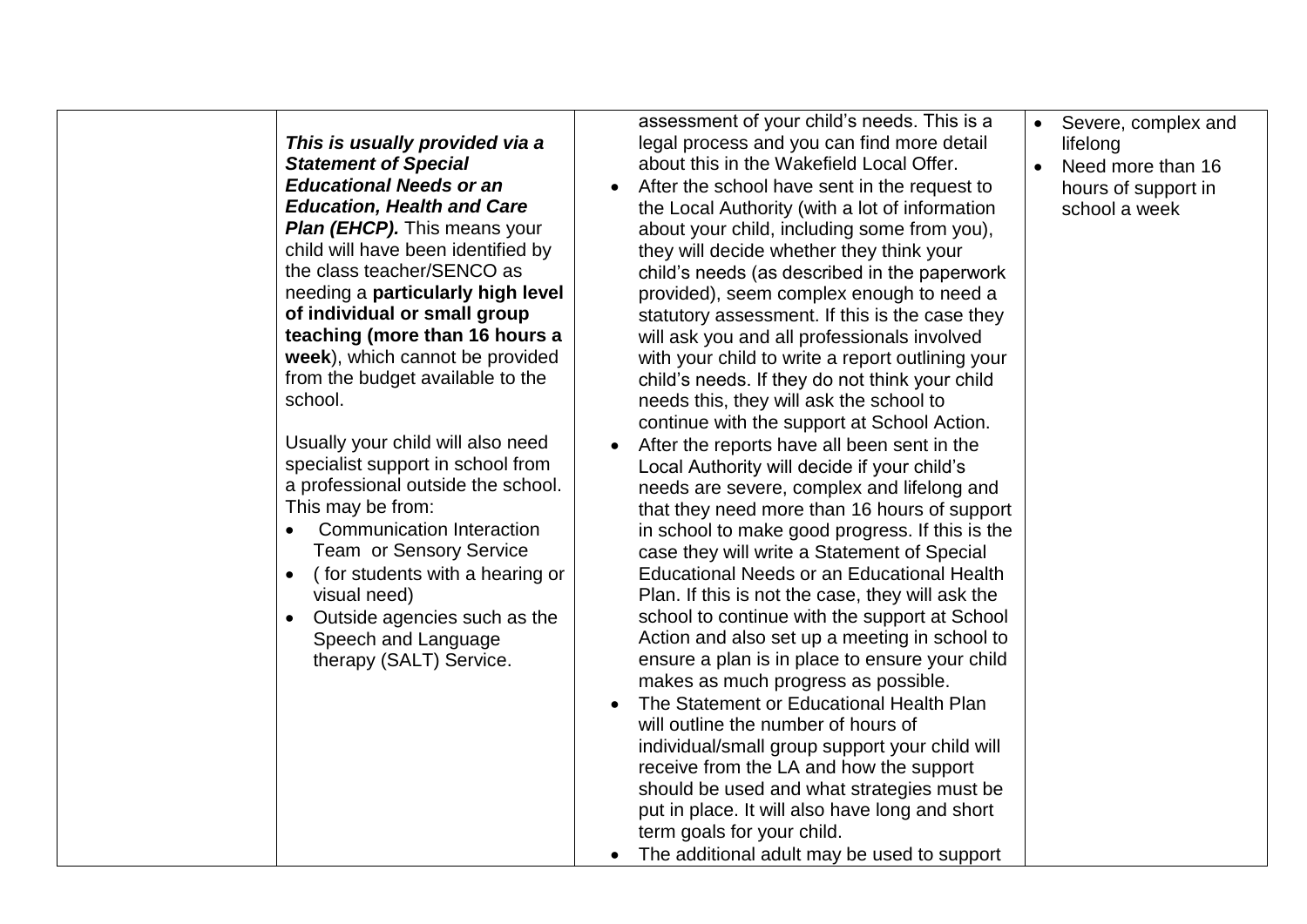|                         | your child with whole class learning, run                                                                              |  |  |  |
|-------------------------|------------------------------------------------------------------------------------------------------------------------|--|--|--|
|                         | individual programmes or run small groups                                                                              |  |  |  |
|                         | including your child.                                                                                                  |  |  |  |
| How can I let the       | If you have concerns about your child's progress you should speak to your child's Teacher, Form Tutor or Year          |  |  |  |
| school know I am        | Group manager initially.                                                                                               |  |  |  |
| concerned about my      | The concerns may need referring to the SENCO if your child is still not making progress.                               |  |  |  |
| child's progress in     | If you continue to feel that your child is still not making progress you should speak to the Headteacher or the        |  |  |  |
| school?                 | school SEN Governor.                                                                                                   |  |  |  |
| How will the school let | When a teacher or a parent has raised concerns about your child's progress, and targeted teaching has not<br>$\bullet$ |  |  |  |
| me know if they have    | met the child's needs, the teacher must raise this with the SENCO.                                                     |  |  |  |
| any concerns about      | Crofton Academy has a half termly panel at which students who give concern are discussed and appropriate               |  |  |  |
| my child's learning in  | actions agreed and reviewed.                                                                                           |  |  |  |
| school?                 | At Crofton Academy, there are regular reviews and then subsequently meetings between the Year Group                    |  |  |  |
|                         | manager & Heads of Curriculum Areas to ensure all children are making good progress. This is another way               |  |  |  |
|                         | your child may be identified as not making as much progress as they could be.                                          |  |  |  |
|                         | If your child is then identified as not making progress the school will set up a meeting to discuss this with you in   |  |  |  |
|                         | more detail.                                                                                                           |  |  |  |
|                         | $\circ$ To listen to any concerns you may have too                                                                     |  |  |  |
|                         | To plan any additional support your child may receive<br>$\circ$                                                       |  |  |  |
|                         | To discuss with you any referrals to outside professionals to support your child's learning<br>$\circ$                 |  |  |  |
| How is extra support    | The Academy budget, received from the Education Funding Agency, includes money for supporting children                 |  |  |  |
| allocated to children   | with SEN.                                                                                                              |  |  |  |
| and how do they move    | The Head Teacher decides on the budget for Special Educational Needs in consultation with the school                   |  |  |  |
| between the different   | governors, on the basis of needs in the school.                                                                        |  |  |  |
| levels?                 | The Head Teacher and the SENCO discuss all the information they have about SEN in the school, including                |  |  |  |
|                         | the children getting extra support already<br>$\circ$                                                                  |  |  |  |
|                         | the children needing extra support<br>$\circ$                                                                          |  |  |  |
|                         | the children who have been identified as not making as much progress as would be expected.<br>$\circ$                  |  |  |  |
|                         | and decide what resources/training and support is needed.                                                              |  |  |  |
|                         | • All resources/training and support are reviewed regularly and changes made as needed.                                |  |  |  |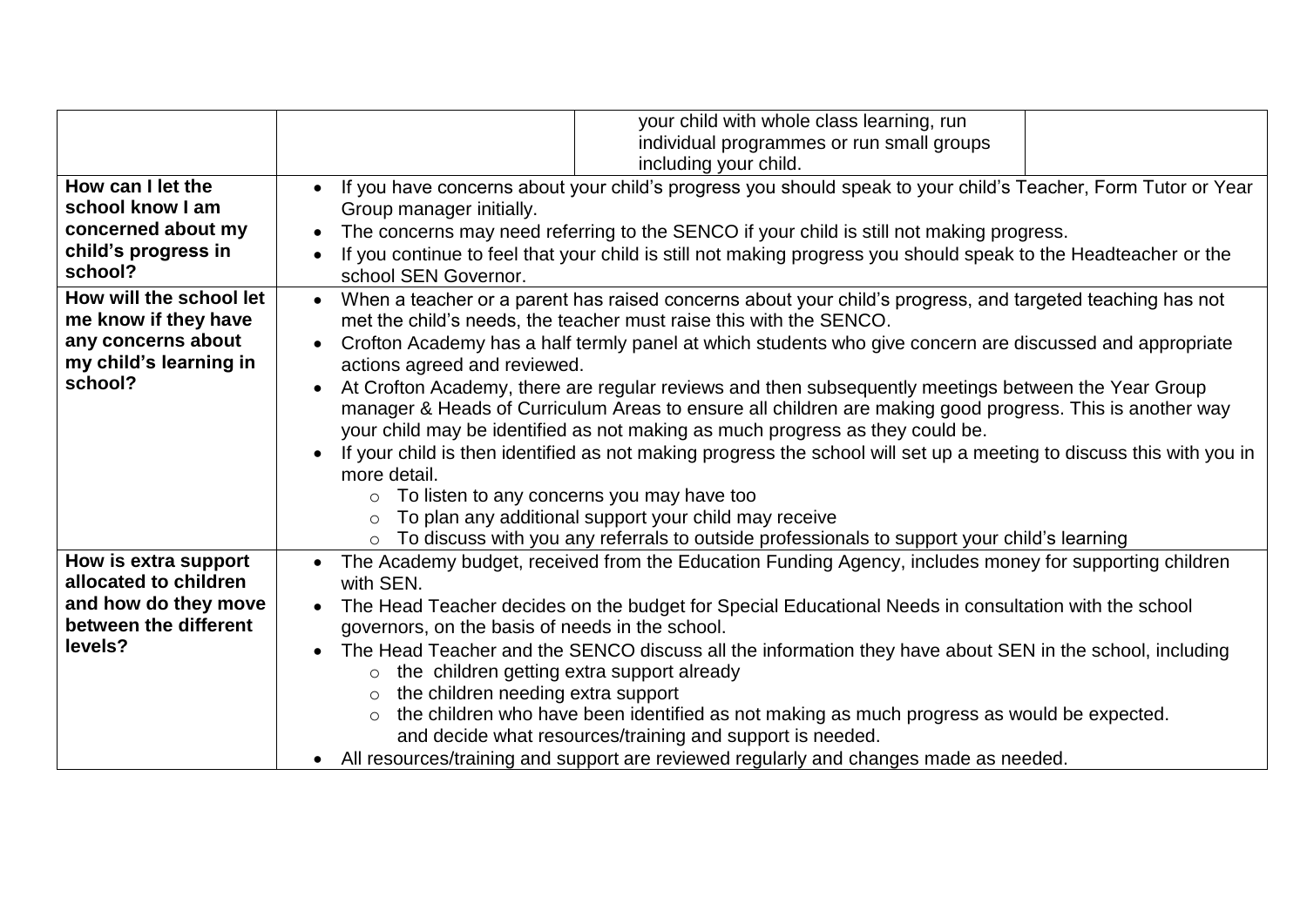| Who are the other<br>people providing<br>services to children<br>with an SEN in this<br>school? | A. Directly funded by<br>the school                                                                               | Learning support teachers<br>$\bullet$<br>Learning mentors<br>$\bullet$<br><b>Learning Support Assistants</b><br>$\bullet$<br><b>Higher Level TAs</b><br>$\bullet$<br>Educational Psychology Service (Through a Service Level<br>agreement with the local authority)<br>English as an additional language support (Through a Service<br>$\bullet$<br>Level agreement with the local authority) |  |
|-------------------------------------------------------------------------------------------------|-------------------------------------------------------------------------------------------------------------------|------------------------------------------------------------------------------------------------------------------------------------------------------------------------------------------------------------------------------------------------------------------------------------------------------------------------------------------------------------------------------------------------|--|
|                                                                                                 | B. Paid for centrally by the Local<br>Authority but delivered in school<br>C. Provided and paid for by the Health | Sensory Service for children with visual or hearing needs<br>$\bullet$<br>Speech and Language Therapy (provided by Health but paid for<br>by the Local Authority).<br><b>Communication Interaction Team</b><br><b>School Nurse</b><br>$\bullet$                                                                                                                                                |  |
|                                                                                                 | Service but delivered in school                                                                                   | <b>Occupational Therapy</b><br>$\bullet$                                                                                                                                                                                                                                                                                                                                                       |  |
| How are the teachers in                                                                         | The SENCO's job is to support the teachers in planning for children with SEN.                                     |                                                                                                                                                                                                                                                                                                                                                                                                |  |
| school supported to                                                                             |                                                                                                                   | The school has a training plan for all staff to improve the teaching and learning of children including                                                                                                                                                                                                                                                                                        |  |
| work with children with                                                                         |                                                                                                                   | those with SEN. This includes whole school information & training on SEN issues such as ASD, ADHD,                                                                                                                                                                                                                                                                                             |  |
| an SEN and what                                                                                 | dyslexia etc.                                                                                                     |                                                                                                                                                                                                                                                                                                                                                                                                |  |
| training do they have?                                                                          | the needs of specific children in their class.                                                                    | Individual teachers and support staff attend training courses run by outside agencies that are relevant to                                                                                                                                                                                                                                                                                     |  |
| How will the teaching                                                                           |                                                                                                                   | Teachers plan lessons according to the specific needs of all groups of children in their class, and will                                                                                                                                                                                                                                                                                       |  |
| be adapted for my child                                                                         | ensure that your child's needs are met.                                                                           |                                                                                                                                                                                                                                                                                                                                                                                                |  |
| with learning needs                                                                             | Support staff will support with your child's learning in the classroom.<br>$\bullet$                              |                                                                                                                                                                                                                                                                                                                                                                                                |  |
| (SEN)?                                                                                          | $\bullet$                                                                                                         | Specific resources and strategies will be used to support your child individually and/or in groups.                                                                                                                                                                                                                                                                                            |  |
|                                                                                                 | $\bullet$                                                                                                         | Planning and teaching will be adapted on a daily basis if needed to meet your child's learning needs.                                                                                                                                                                                                                                                                                          |  |
| How will we measure                                                                             | $\bullet$                                                                                                         | Your child's progress is continually monitored by his teachers, tutors and Heads of Year.                                                                                                                                                                                                                                                                                                      |  |
| the progress of your                                                                            | Their progress is reviewed formally every 6 weeks and a National Curriculum level or GCSE/BTEC<br>$\bullet$       |                                                                                                                                                                                                                                                                                                                                                                                                |  |
| child in school?                                                                                | grade is given in each subject.                                                                                   |                                                                                                                                                                                                                                                                                                                                                                                                |  |
|                                                                                                 | If your child is not at level 1, your child will be assessed using another scale of levels that assess            |                                                                                                                                                                                                                                                                                                                                                                                                |  |
|                                                                                                 | attainment up to Level 1. The levels are called 'P levels'.                                                       |                                                                                                                                                                                                                                                                                                                                                                                                |  |
|                                                                                                 | $\bullet$                                                                                                         | At the end of Key Stage 3 the school is required to report English, Maths and Science National                                                                                                                                                                                                                                                                                                 |  |
|                                                                                                 | Curriculum levels for your child. This is something the government requires all schools to do and the             |                                                                                                                                                                                                                                                                                                                                                                                                |  |
|                                                                                                 | results that are published nationally.                                                                            |                                                                                                                                                                                                                                                                                                                                                                                                |  |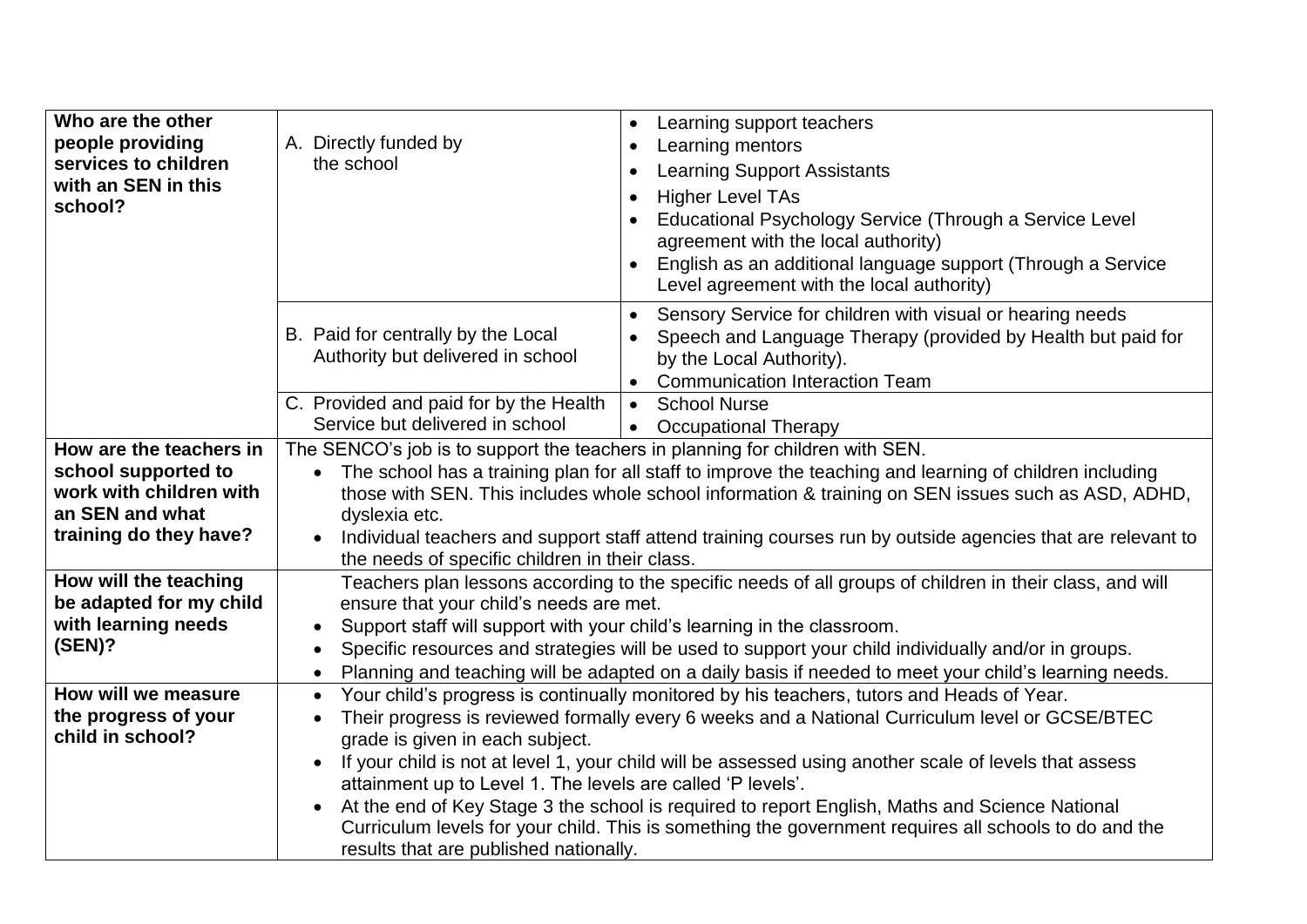|                                        | The progress of children with a statement of SEN/ EHC Plan is formally reviewed at an Annual Review<br>$\bullet$ |
|----------------------------------------|------------------------------------------------------------------------------------------------------------------|
|                                        | with all adults involved with the child's education.                                                             |
|                                        | The SENCO will also check that your child is making good progress within any individual work and in              |
|                                        | any group that they take part in.                                                                                |
| What support do we                     | We would like you to talk to the SENCO, your child's teachers, Group tutor and Year Group manager                |
| have for you as a parent               | regularly so we know what they are doing at home and we can tell you about what we are doing in                  |
| of child with an SEN?                  | school. We hope this will make sure that we are doing similar things to support your child both at home          |
|                                        | and school and can share what is working in both places.                                                         |
|                                        | The SENCO is available to meet with you to discuss your child's progress or any concerns/worries you             |
|                                        | may have.                                                                                                        |
|                                        | All information from outside professionals will be discussed with you with the person involved directly, or      |
|                                        | where this is not possible, in a report. The SENCO will also arrange to meet with you to discuss any new         |
|                                        |                                                                                                                  |
|                                        | assessments and ideas suggested by outside agencies for your child.                                              |
|                                        | Homework will be adjusted as needed to your child's individual needs.<br>$\bullet$                               |
|                                        |                                                                                                                  |
| How have we made                       | We ensure that equipment used is accessible to all children regardless of their needs.<br>$\bullet$              |
| <b>Crofton Academy</b>                 | We provide support with homework clubs and access to the library at lunchtime, before and after school.          |
| accessible to children                 | Key words and literacy resources are used across the school to support learning.                                 |
| with SEN?                              |                                                                                                                  |
| (including after school<br>clubs etc.) |                                                                                                                  |
| How will we support                    | We recognise that 'moving on' can be difficult for a child with SEN and take steps to ensure that any            |
| your child when they                   | transition is a smooth as possible.                                                                              |
| are leaving this school?               | If your child is moving child to another school:<br>$\bullet$                                                    |
| OR moving to another                   | We will contact the school SENCO and ensure he/she knows about any special arrangements or<br>$\circ$            |
| Year?                                  | support that need to be made for your child.                                                                     |
|                                        | o We will make sure that all records about your child are passed on as soon as possible.                         |
|                                        | When moving years in school:                                                                                     |
|                                        | Information about your child will be shared with their new teachers                                              |
|                                        | If your child would be helped by a personalised plan for moving to another year, we will put this in<br>$\circ$  |
|                                        | place.                                                                                                           |
|                                        | In Year 11                                                                                                       |
|                                        | o If your child has a statement or EHCP they will meet with our Careers, Advice and Guidance                     |